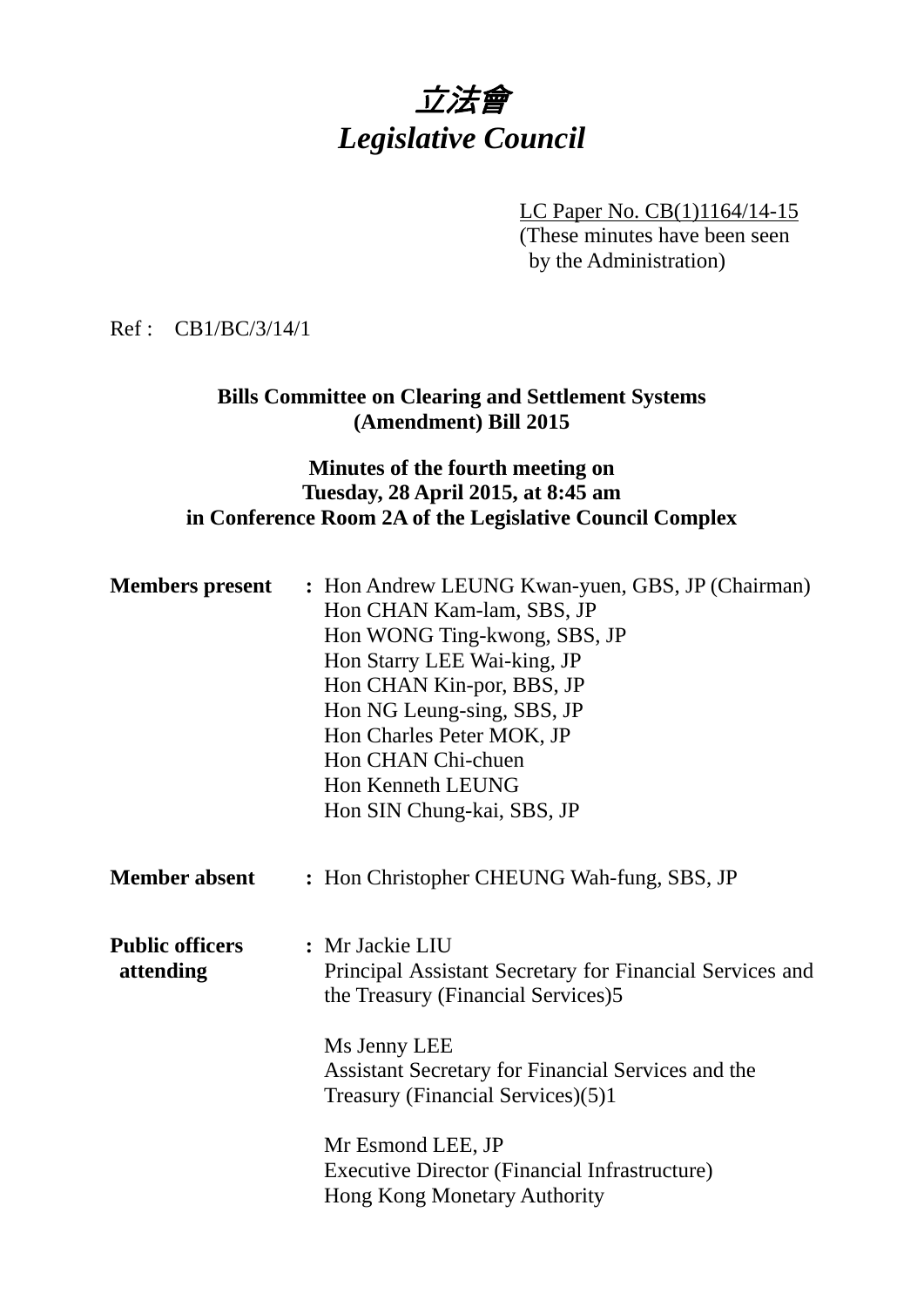| $-2-$                                                                        |
|------------------------------------------------------------------------------|
| Mr LI Shu-pui                                                                |
| Head (Financial Infrastructure Development)                                  |
| Hong Kong Monetary Authority                                                 |
| Mr Daniel LEONG                                                              |
| Senior Manager (Financial Infrastructure Development)                        |
| Hong Kong Monetary Authority                                                 |
| Ms Yvonne TSUI                                                               |
| <b>Senior Counsel</b>                                                        |
| Hong Kong Monetary Authority                                                 |
| Ms Lonnie NG                                                                 |
| <b>Acting Senior Assistant Law Draftsman</b>                                 |
| Department of Justice                                                        |
|                                                                              |
| <b>Clerk in attendance : Ms Connie SZETO</b><br>Chief Council Secretary (1)4 |
|                                                                              |
| <b>Staff in attendance : Mr YICK Wing-kin</b>                                |
| <b>Assistant Legal Adviser 8</b>                                             |
| Ms Angel SHEK                                                                |
| Senior Council Secretary (1)4                                                |
| Miss Sharon LO                                                               |
| Senior Council Secretary (1)9                                                |
| <b>Ms Sharon CHAN</b>                                                        |
| Legislative Assistant (1)4                                                   |

Matters arising from previous meetings

(LC Paper No.  $CB(1)713/14-15(01)$  - Submission from The Hong Kong Association of Banks (English version only)

LC Paper No.  $CB(1)784/14-15(01)$  — Administration's response to the submission from The Hong Kong Association of Banks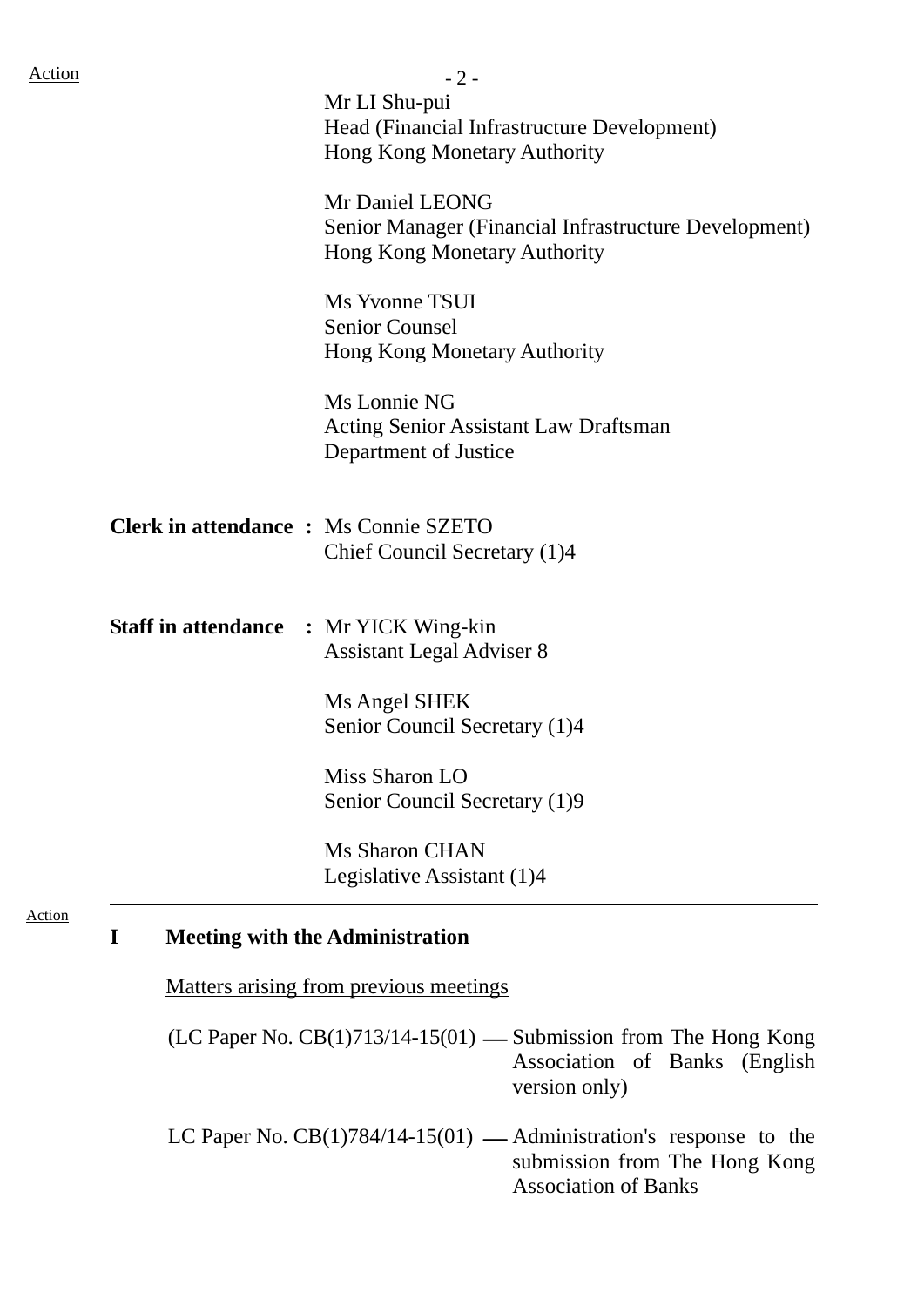$Action$   $-3 -$ 

- LC Paper No.  $CB(1)784/14-15(02)$  List of follow-up actions arising from the discussion at the meeting on 13 April 2015
- LC Paper No.  $CB(1)784/14-15(03)$  Administration's response to issues raised at the meeting on 13 April 2015)

Clause-by-clause examination of the Bill

- $(LC$  Paper No.  $CB(3)390/14-15$  The Bill
- LC Paper No.  $CB(1)615/14-15(01)$  Marked-up copy of the Bill prepared by the Legal Service Division (Restricted to members only)
- LC Paper No.  $CB(1)714/14-15(03)$  Letter dated 23 March 2015 from Legal Service Division to the Administration
- LC Paper No.  $CB(1)714/14-15(04)$  Administration's response to Legal Service Division's letter dated 23 March 2015
- File Ref: B&M/2/1/20C Legislative Council Brief
- LC Paper No. LS36/14-15 ⎯ Legal Service Division Report
- LC Paper No.  $CB(1)590/14-15(01)$  Background brief on Clearing and Settlement Systems (Amendment) Bill 2015 prepared by the Legislative Council Secretariat)

#### Declaration of interest

The Chairman declared that he was a non-executive director of a bank.

#### Discussion

2. The Bills Committee deliberated (Index of proceedings attached at **Appendix**).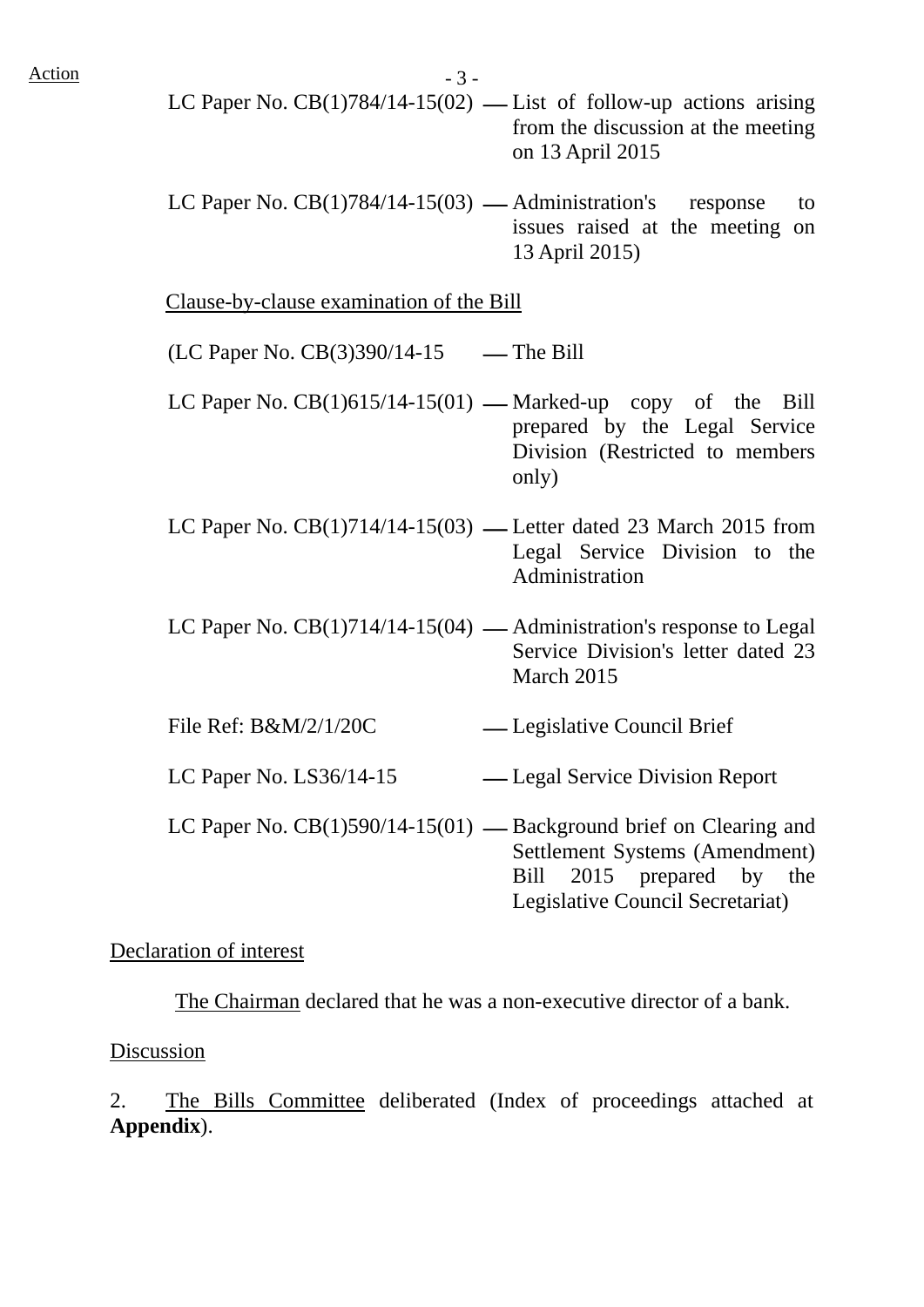## Clause-by-clause examination of the Bill

3. The Bills Committee scrutinized clauses 14 to 17 (up to the proposed section 8N of the Clearing and Settlement Systems Ordinance (Cap. 584) ("CSSO")), and clause 53 of the Bill.

# Follow-up actions to be taken by the Administration

# *Offences and penalties in respect of contravention of requirements applying to designated systems*

4. The proposed amendments to section 7 of CSSO (clause 14 of the Bill) provided for penalties on conviction on indictment for contravention of requirements applicable to designated systems. In the light of comment of the Legal Adviser to the Bills Committee, the Administration was requested to consider whether penalties on summary conviction should also be provided under section 7, so as to ensure consistency with the penalty provisions in respect of some other offences under the Bill where penalties were provided for on both conviction on indictment and summary conviction.

# *Licensing criteria for stored value facilities ("SVF") issuers and facilitators*

5. Paragraph 8(b) in Part 2 of the proposed Schedule 3 to CSSO (clause 53 of the Bill) required that an applicable company holding the float or deposit of an SVF must state clearly and prominently in the contract between the applicable company and the user "any fee to be charged for redemption of outstanding stored value in the SVF, and any deadline for using or redeeming the stored value that remains on the facility". As it was one of the policy objectives of the Bill to enhance protection of consumers' interests in relation to users' float maintained by SVF issuers, the Administration was requested to respond to members' concerns/suggestions about:

- (a) allowing SVF issuers to charge and set deadline for users in redeeming the stored value in the facility. The practice would result in forfeiture of the unredeemed value after the deadline by the issuers; and
- (b) reviewing the relevant provisions with reference to existing measures adopted by banks for handling clients' deposits in frozen/dormant accounts (e.g. the banks might charge administrative fees on such accounts but could not set a deadline for clients for withdrawing the deposits/closing the accounts).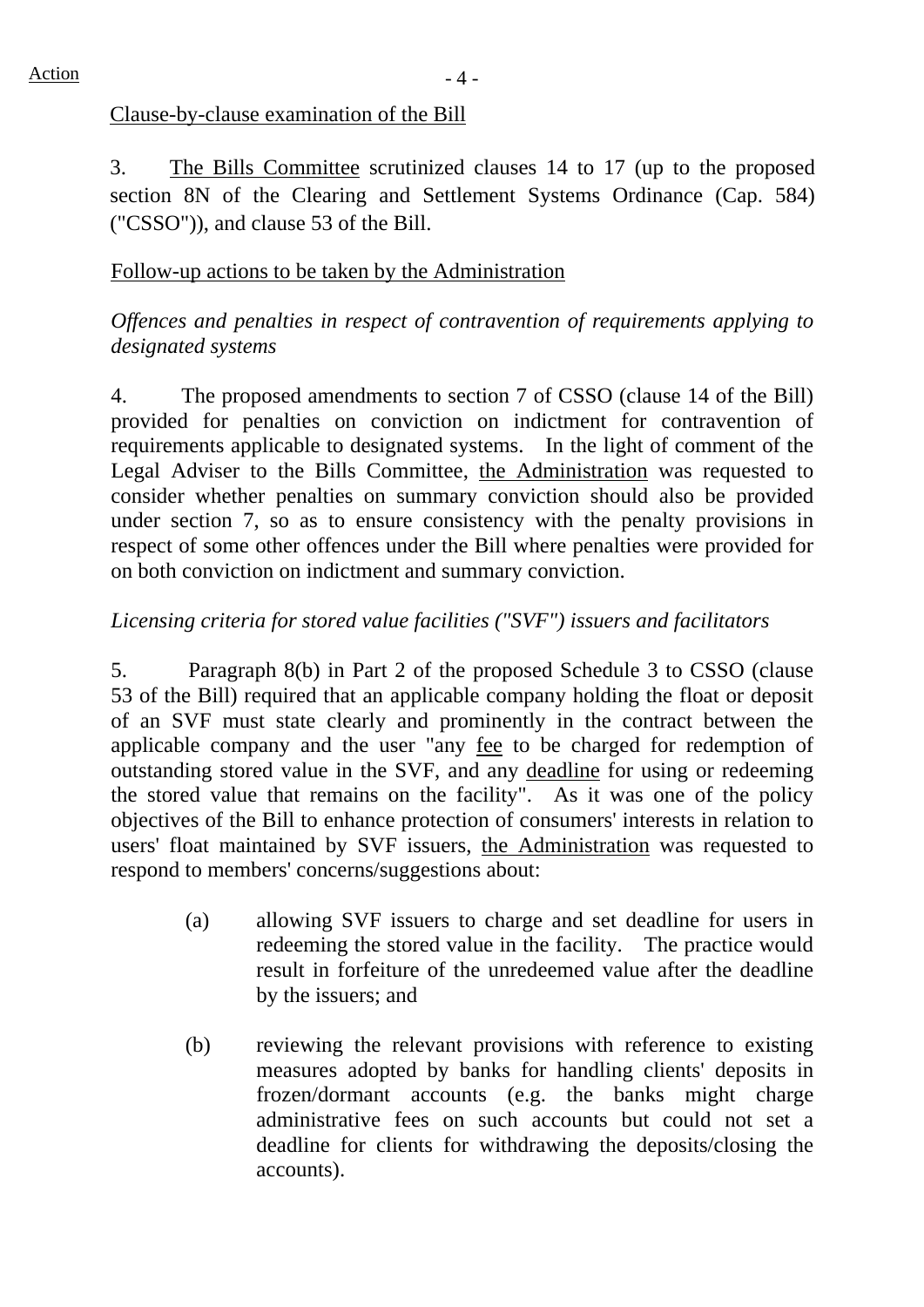*Licence fees payable by SVF licensees* 

6. The Administration was requested to provide information on actions the Hong Kong Monetary Authority ("HKMA") would consider taking when an SVF licensee had failed to pay licence fees as required under the proposed sections 8M or 8N of CSSO (clause 17 of the Bill), including how HKMA would protect the interest of the retail public by taking action to stop the operation of the SVF licensee in question so that it could not continue to collect payments from users.

(*Post-meeting note*: The Administration's written response was issued to members vide LC Paper No. CB(1)836/14-15(03) on 11 May 2015.)

## **II Any other business**

Date of next meeting

7. The Chairman reminded members that the next two meetings would be held on 12 May 2015, at 10:45 am and 26 May 2015, at 4:30 pm respectively.

8. There being no other business, the meeting ended at 10:28 am.

Council Business Division 1 Legislative Council Secretariat 31 July 2015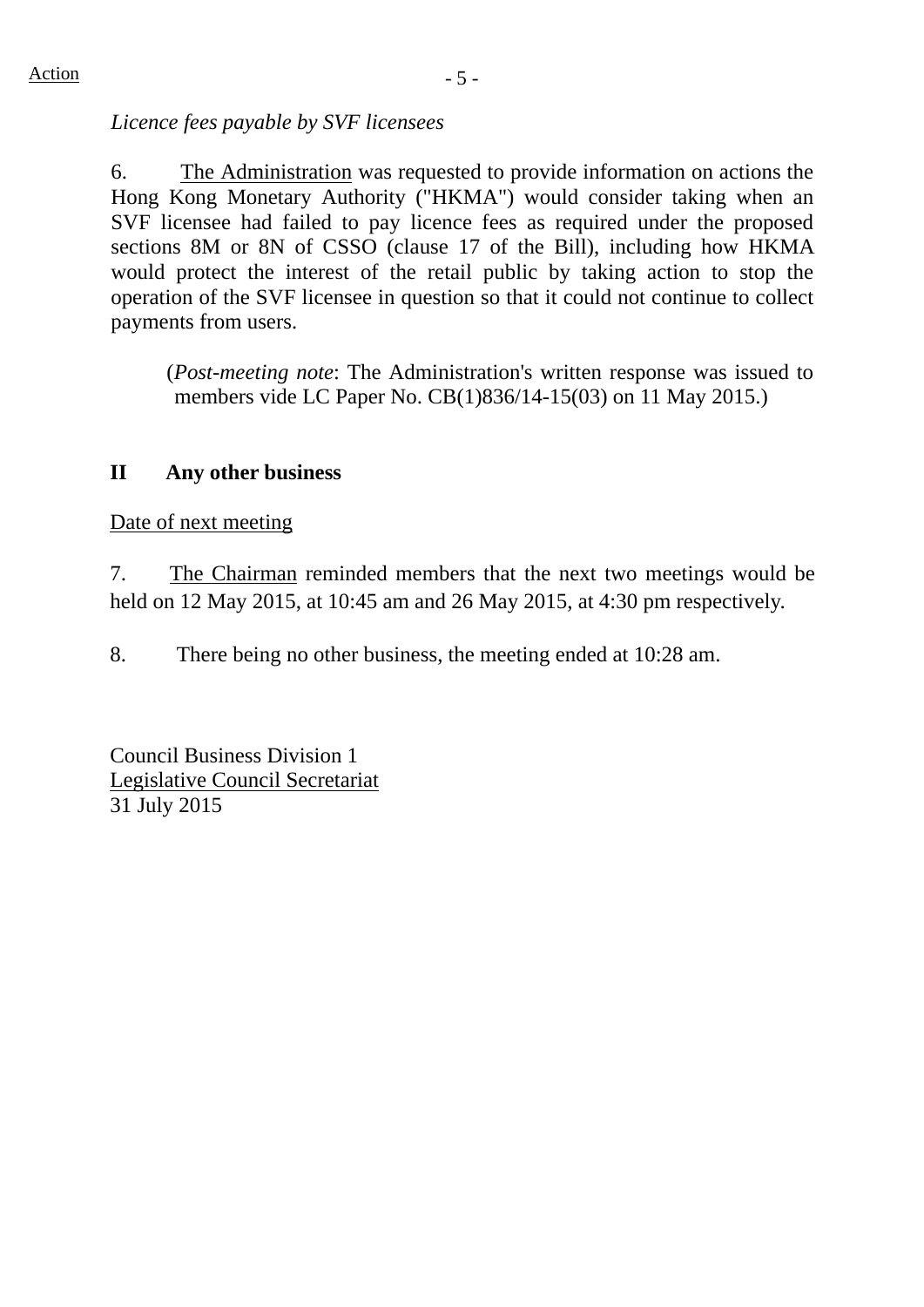# **Appendix**

# **Proceedings of the Bills Committee on Clearing and Settlement Systems (Amendment) Bill 2015 Fourth meeting on Tuesday, 28 April 2015, at 8:45 am in Conference Room 2A of the Legislative Council Complex**

| <b>Time</b>             | <b>Speaker</b>                                                    | Subject(s)                                                                                                                                                                                                                                                                                                                                                                                                                                                                                                                               | <b>Action</b>   |
|-------------------------|-------------------------------------------------------------------|------------------------------------------------------------------------------------------------------------------------------------------------------------------------------------------------------------------------------------------------------------------------------------------------------------------------------------------------------------------------------------------------------------------------------------------------------------------------------------------------------------------------------------------|-----------------|
| <b>Marker</b><br>000149 | Chairman                                                          | Introductory remarks                                                                                                                                                                                                                                                                                                                                                                                                                                                                                                                     | <b>Required</b> |
| 000315                  |                                                                   |                                                                                                                                                                                                                                                                                                                                                                                                                                                                                                                                          |                 |
| 000316<br>000704        | Administration                                                    | Briefing by the Administration on its written<br>response to the submission from The Hong Kong<br>Association of Banks ("HKAB")<br>(LC Paper No. CB(1)784/14-15(01))                                                                                                                                                                                                                                                                                                                                                                     |                 |
| 000705<br>001753        | Chairman<br>Mr CHAN Kin-por<br>Mr NG Leung-sing<br>Administration | Declaration of interest by the Chairman<br>Mr CHAN, Mr NG and the Chairman expressed<br>the following views $-$                                                                                                                                                                                                                                                                                                                                                                                                                          |                 |
|                         |                                                                   | (a) the Administration should strike a balance<br>between regulation and market development,<br>and ensure a level playing field for stored<br>value facilities ("SVF"); and                                                                                                                                                                                                                                                                                                                                                             |                 |
|                         |                                                                   | (b) the Administration should take into account<br>the operation of banks in Hong Kong and pay<br>heed to HKAB's concerns raised in its<br>submission, with a view to minimizing the<br>compliance costs of SVF issuers under the<br>proposed regulatory regime.                                                                                                                                                                                                                                                                         |                 |
|                         |                                                                   | The Administration responded that -                                                                                                                                                                                                                                                                                                                                                                                                                                                                                                      |                 |
|                         |                                                                   | (a) the Administration would ensure regulatory<br>consistency for all SVF issuers; and                                                                                                                                                                                                                                                                                                                                                                                                                                                   |                 |
|                         |                                                                   | (b) the Administration was mindful of the<br>compliance costs on banks under<br>the<br>proposed regulatory regime.<br>Taking into<br>account that licensed banks were already<br>subject to stringent regulation under the<br>Banking Ordinance (Cap. 155) ("BO"), a<br>number of the regulatory requirements in the<br>Bill would not be applicable to banks as SVF<br>issuers of banks if related requirements were<br>already in place under BO.<br>The<br>Administration had also discussed<br>with<br>HKAB to address its comments. |                 |
|                         |                                                                   | Mr NG enquired whether the Administration<br>would consider HKAB's view that, if a                                                                                                                                                                                                                                                                                                                                                                                                                                                       |                 |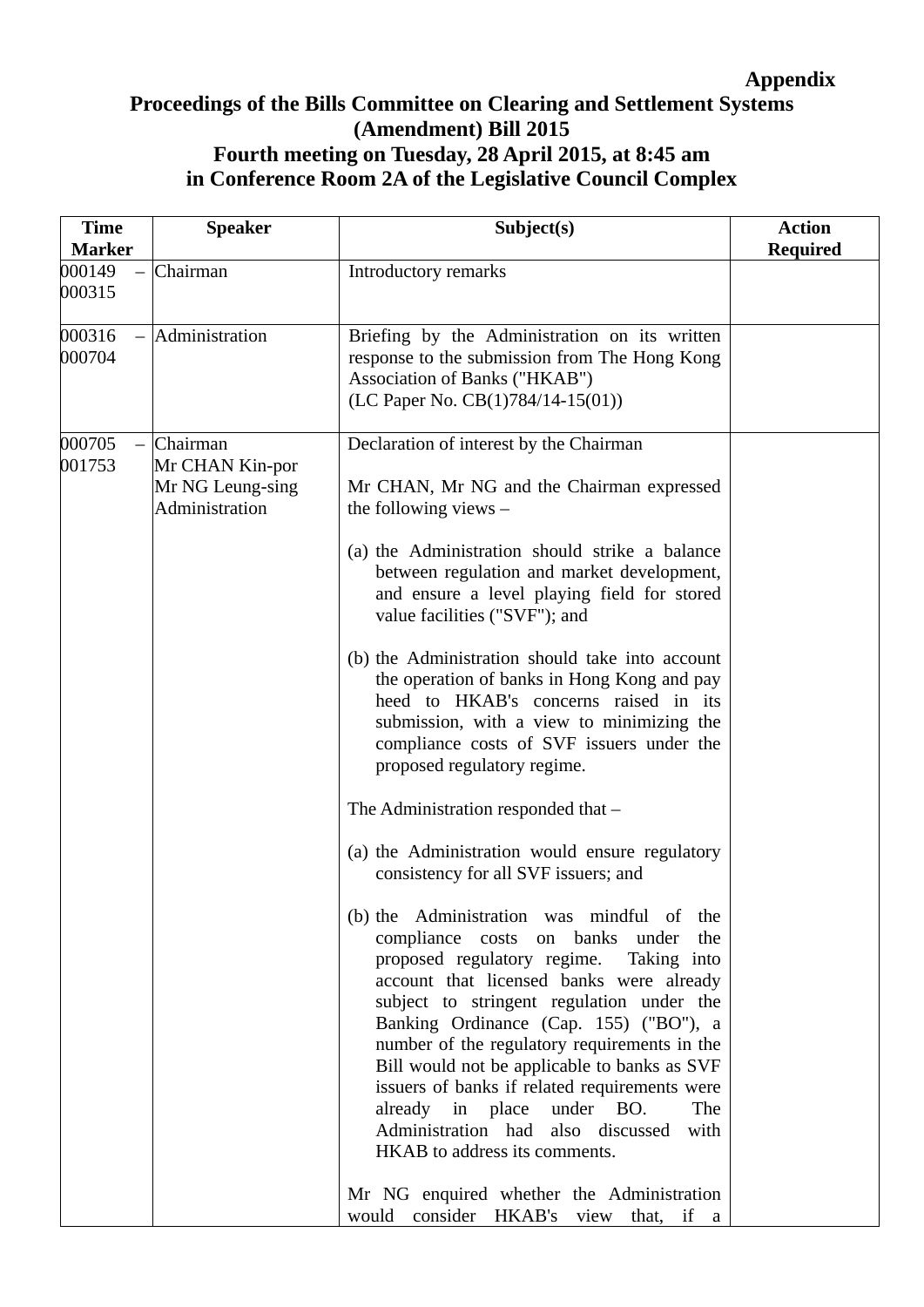| <b>Time</b><br><b>Marker</b> | <b>Speaker</b>                                | Subject(s)                                                                                                                                                                                                                                                                                                                                                                                                                                                                                       | <b>Action</b><br><b>Required</b> |
|------------------------------|-----------------------------------------------|--------------------------------------------------------------------------------------------------------------------------------------------------------------------------------------------------------------------------------------------------------------------------------------------------------------------------------------------------------------------------------------------------------------------------------------------------------------------------------------------------|----------------------------------|
|                              |                                               | wholly-owned subsidiary of a bank operated an<br>SVF business, it should be exempt from the<br>licensing requirements given that it was already<br>governed by BO.                                                                                                                                                                                                                                                                                                                               |                                  |
|                              |                                               | The Administration advised that a subsidiary of a<br>licensed bank was a separate legal entity, and that<br>not all BO provisions (e.g. capital requirements)<br>were applicable to the subsidiary of a bank. It<br>would be necessary to subject such a subsidiary<br>to the licensing requirements if it was to issue<br>SVF. This arrangement was in line with the<br>existing regulation of securities and insurance<br>business undertaken by a subsidiary of an<br>authorized institution. |                                  |
|                              |                                               | The Chairman expressed concern whether SVF<br>issuers of banks and non-banks would be subject<br>to the same regulatory requirements of the<br>anti-money laundering ("AML") regime.                                                                                                                                                                                                                                                                                                             |                                  |
|                              |                                               | The Administration advised that the same AML<br>requirements would be imposed on all SVF<br>issuers. As one of the licensing criteria set out<br>in the proposed Schedule 3 to the Clearing and<br>Systems Ordiance (Cap. 584)<br>Settlement<br>("CSSO"), an SVF licensee was required to put in<br>place in the SVF scheme<br>adequate and<br>appropriate systems of control for preventing or<br>combating money laundering or terrorist<br>financing.                                         |                                  |
| 001754<br>002400             | Administration                                | Briefing by the Administration on its written<br>response to the issues arising from the meeting<br>held on 13 April 2015<br>(LC Paper No. $CB(1)784/14-15(03)$ )                                                                                                                                                                                                                                                                                                                                |                                  |
| 002401<br>002559             | Chairman<br>Mr CHAN Kin-por<br>Administration | On the liabilities of internet service providers<br>("ISP") under the proposed section 8C of CSSO,<br>Mr CHAN considered that -<br>(a) the liabilities were reasonable as an ISP<br>would contravene the relevant requirements<br>only if it knowingly and without a reasonable                                                                                                                                                                                                                  |                                  |
|                              |                                               | excuse promoted or otherwise assisted a<br>person in issuing, or facilitating the issue of,<br>an unlicensed SVF.<br>Besides, when an<br>alleged contravention occurred, HKMA<br>would request the ISP to stop providing the<br>network or internet portal services in<br>question, before taking enforcement actions;                                                                                                                                                                           |                                  |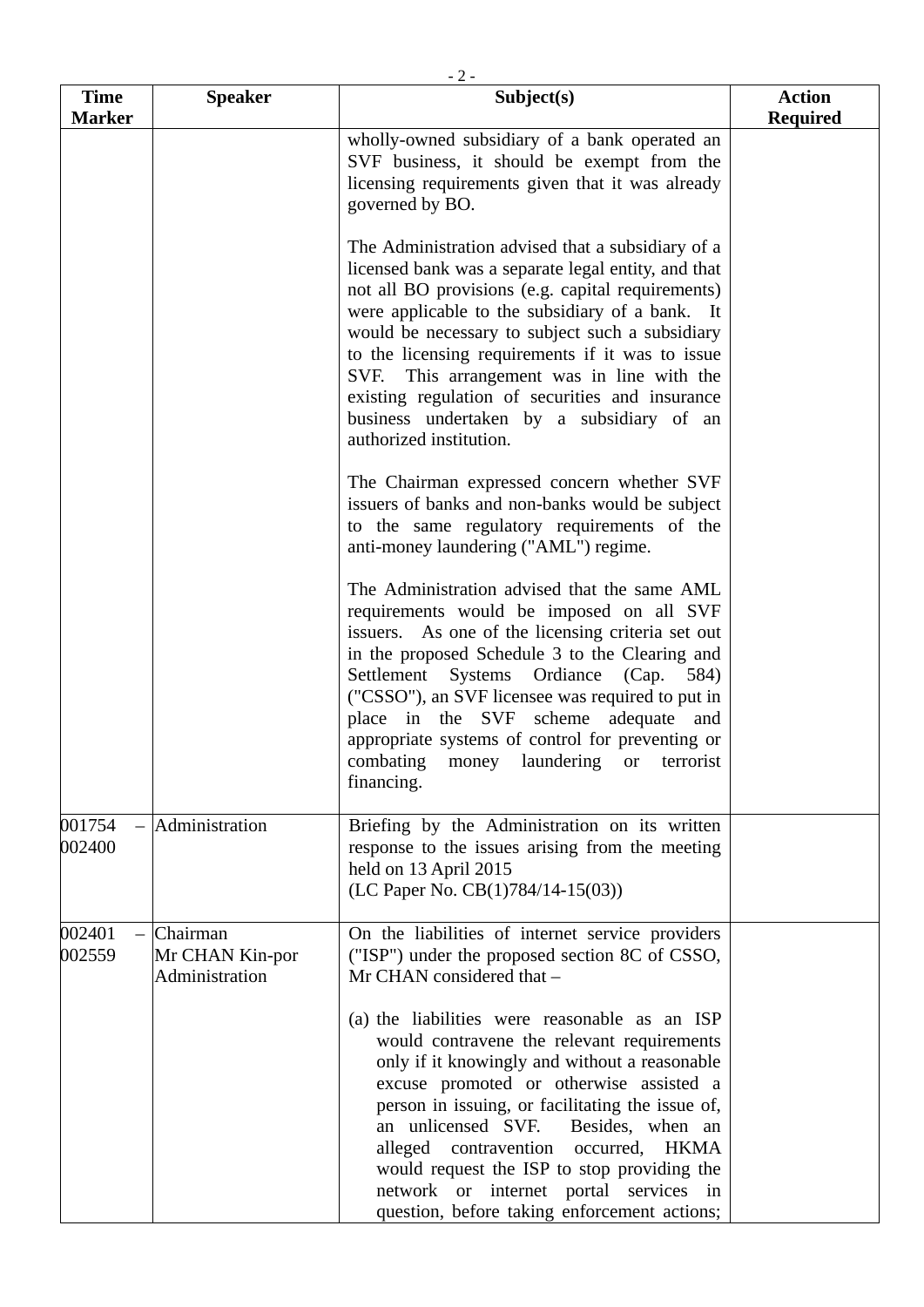| <b>Time</b>      | <b>Speaker</b>                                                      | Subject(s)                                                                                                                                                                                                                                                                                                                                                                                                                                                                                                                                                                                                                                                                                                                                      | <b>Action</b>                                                               |
|------------------|---------------------------------------------------------------------|-------------------------------------------------------------------------------------------------------------------------------------------------------------------------------------------------------------------------------------------------------------------------------------------------------------------------------------------------------------------------------------------------------------------------------------------------------------------------------------------------------------------------------------------------------------------------------------------------------------------------------------------------------------------------------------------------------------------------------------------------|-----------------------------------------------------------------------------|
| <b>Marker</b>    |                                                                     | and<br>(b) the Administration should step up publicity to<br>enhance ISP's understanding of the new<br>regulatory regime, in<br>particular<br>the<br>requirement that a person must obtain a<br>licence from HKMA before it could issue, or<br>facilitate the issue of, SVF in Hong Kong.<br>The Administration advised that after passage of<br>the Bill, HKMA would roll out education and<br>publicity<br>programmes<br>enhance<br>the<br>to<br>understanding of the objectives and operation of<br>the new regulatory regime. HKMA would issue<br>guidelines to facilitate compliance of the<br>regulatory requirements.                                                                                                                    | <b>Required</b>                                                             |
|                  | Clause-by-clause examination of the Bill                            |                                                                                                                                                                                                                                                                                                                                                                                                                                                                                                                                                                                                                                                                                                                                                 |                                                                             |
| 002600<br>003129 | Chairman<br>Administration<br>Assistant<br>Legal<br>Adviser ("ALA") | Clause $14$ – Section 7 amended (requirements<br>applying to designated systems)<br>light of ALA's<br>the<br>comment,<br>the<br>$\ln$<br>Administration agreed to consider whether<br>penalties on summary conviction should be<br>provided under section 7 in addition to the<br>proposed penalties on conviction on indictment<br>so as to ensure consistency with the penalty<br>provisions in respect of some other offences<br>under the Bill where penalties were provided for<br>on both conviction on indictment and summary<br>conviction.<br>Clause $15$ – Section 8 amended (safety and<br>efficiency)<br>Clause $16$ – Part 2, Division 3 heading repealed<br>(matters pertaining to functions and powers of<br>Monetary Authority) | The<br>Administration<br>to take action as<br>paragraph 4 of<br>the minutes |
| 003130<br>003756 | Administration<br>Chairman<br>Mr NG Leung-sing<br><b>ALA</b>        | Clause 17 – Part 2A added<br>Part 2A<br>Licensing and Supervision of Stored Value<br><b>Facilities Division 1-Preliminary</b><br>8A. Interpretation of Part 2A<br>Noting that a "manager" ("經理") as defined in                                                                                                                                                                                                                                                                                                                                                                                                                                                                                                                                  |                                                                             |

the proposed section 8A of CSSO would be a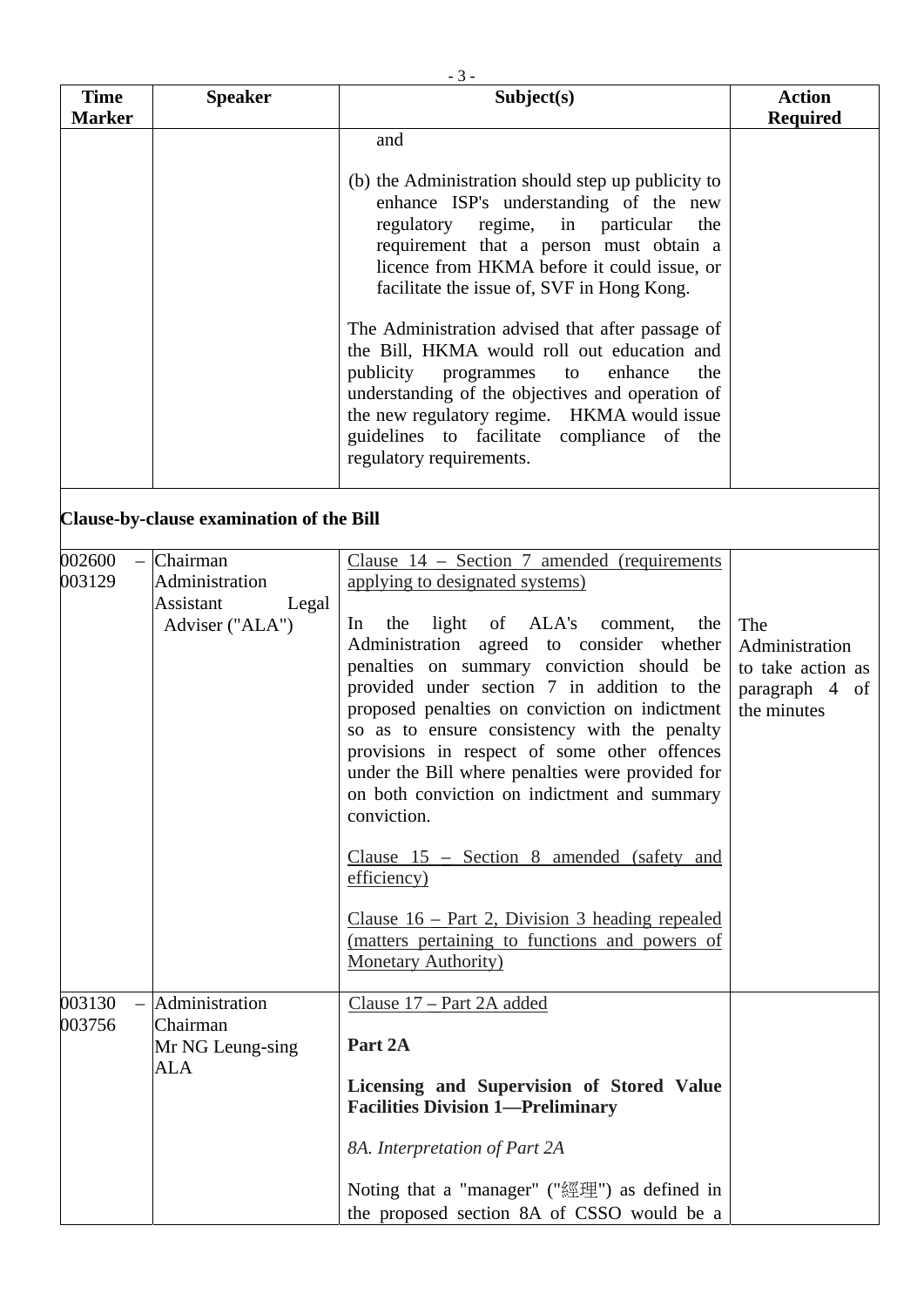| <b>Time</b>      | <b>Speaker</b>                                 | $-4-$<br>Subject(s)                                                                                                                                                                                                                                                                                                                                                                                                                                                                                                      | <b>Action</b>   |
|------------------|------------------------------------------------|--------------------------------------------------------------------------------------------------------------------------------------------------------------------------------------------------------------------------------------------------------------------------------------------------------------------------------------------------------------------------------------------------------------------------------------------------------------------------------------------------------------------------|-----------------|
| <b>Marker</b>    |                                                | person principally responsible for the conduct of<br>one or more of the licensee's affairs or business<br>specified in the proposed Schedule 6 to CSSO,<br>Mr NG enquired whether frontline staff involving<br>in the affairs/business would also be held<br>responsible.                                                                                                                                                                                                                                                | <b>Required</b> |
|                  |                                                | ALA sought clarification of the difference<br>between appointment "by a person acting for or<br>on behalf of the licensee" and appointment "by an<br>arrangement with the licensee" in relation to the<br>definition of "manager".                                                                                                                                                                                                                                                                                       |                 |
|                  |                                                | The Administration advised that -                                                                                                                                                                                                                                                                                                                                                                                                                                                                                        |                 |
|                  |                                                | (a) the proposed definition of "manager" was<br>adopted from the definition of "manager"<br>under section 2 of BO;                                                                                                                                                                                                                                                                                                                                                                                                       |                 |
|                  |                                                | (b) a manager could be appointed by an SVF<br>licensee directly or indirectly. Both ways of<br>appointment referred to by ALA were<br>arrangements of indirect appointment;                                                                                                                                                                                                                                                                                                                                              |                 |
|                  |                                                | (c) the affairs/business of SVF licensee specified<br>in the proposed Schedule 6 included the<br>maintenance of the accounting systems,<br>systems of control, computer systems, etc. of<br>the licensee concerned. In practice, it was<br>likely that the department head of respective<br>affairs/business functions would be appointed<br>by the licensee as the "manager".<br>The<br>proposed regulatory regime was not aimed to<br>hold all frontline staff responsible for the<br>licensee's affairs/business; and |                 |
|                  |                                                | (d) HKMA would take actions<br><i>(including)</i><br>initiating civil or criminal proceedings if<br>appropriate) against a "manager" for his/her<br>failing to meet the obligations in respect of<br>the relevant affairs/business of an SVF<br>licensee.                                                                                                                                                                                                                                                                |                 |
| 003757<br>004323 | Administration<br>Chairman<br>Mr NG Leung-sing | Division 2—Restriction Relating to Issue of<br><b>Stored Value Facilities, etc.</b>                                                                                                                                                                                                                                                                                                                                                                                                                                      |                 |
|                  |                                                | 8B. Restriction relating to issue, etc. of stored<br>value facilities                                                                                                                                                                                                                                                                                                                                                                                                                                                    |                 |
|                  |                                                | In reply to Mr NG's enquiry about the meaning of<br>issue"<br>"facilitate<br>the<br>of<br>SVF,<br>an<br>the                                                                                                                                                                                                                                                                                                                                                                                                              |                 |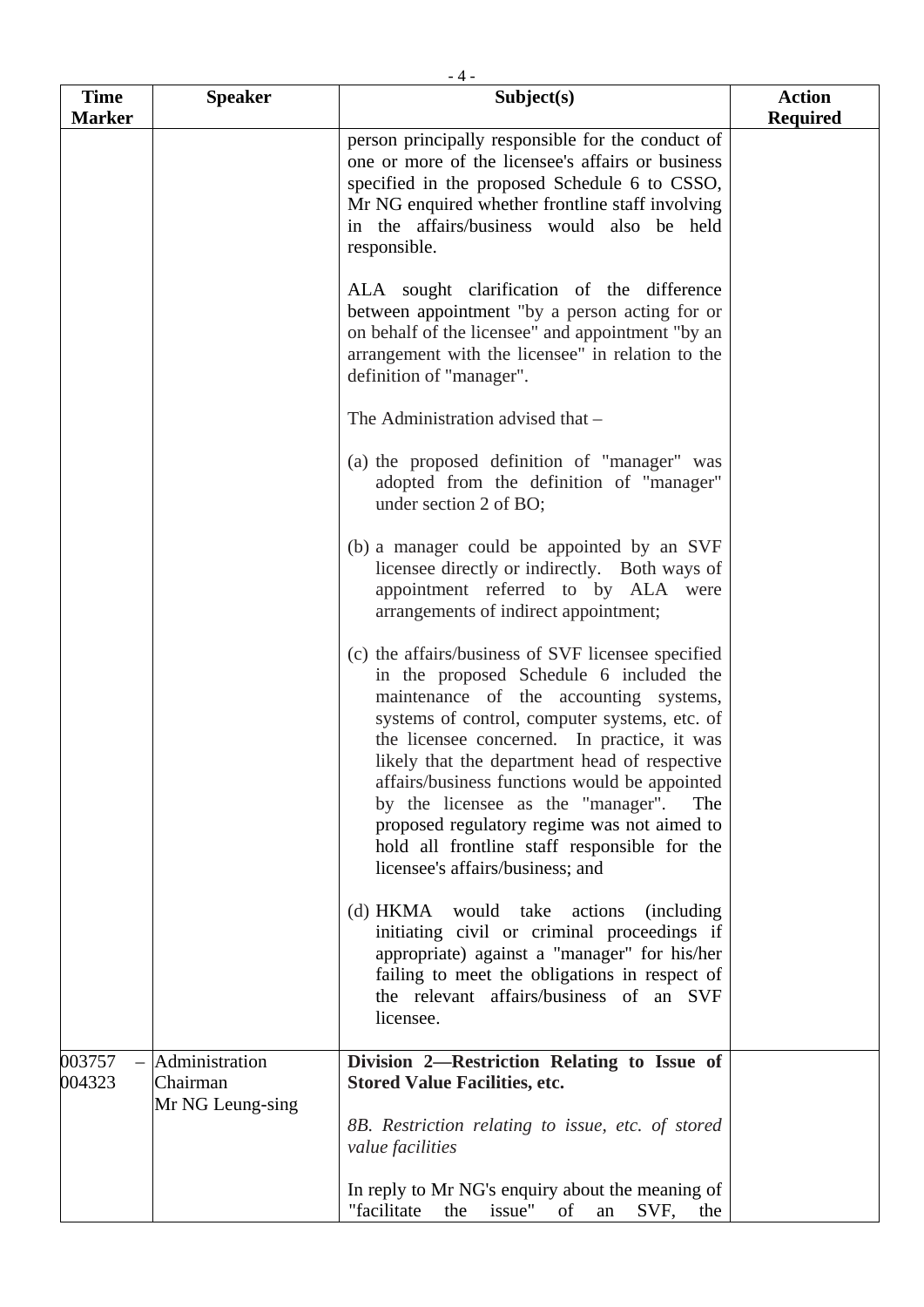| <b>Time</b>   | <b>Speaker</b>                                    | $-5-$<br>Subject(s)                                                                                                                                                                                                                                                                                                                                                                                                                                                                                                                                                                                                        | <b>Action</b>   |
|---------------|---------------------------------------------------|----------------------------------------------------------------------------------------------------------------------------------------------------------------------------------------------------------------------------------------------------------------------------------------------------------------------------------------------------------------------------------------------------------------------------------------------------------------------------------------------------------------------------------------------------------------------------------------------------------------------------|-----------------|
| <b>Marker</b> |                                                   |                                                                                                                                                                                                                                                                                                                                                                                                                                                                                                                                                                                                                            | <b>Required</b> |
|               |                                                   | Administration explained that a facilitator was<br>applicable to the business model of certain<br>multi-purpose card schemes (e.g. the previous<br>Mondex Scheme) which involved two distinct<br>functions, namely origination of electronic value<br>for storage in multi-purpose cards,<br>and<br>distribution of the multi-purpose cards to<br>end-users. A facilitator (e.g. Mondex) could be<br>the originator of value and held the pool of funds<br>which backed the stored value in circulation, but<br>the SVF were issued and distributed by another<br>entity (e.g. banks in the case of the Mondex<br>Scheme). |                 |
|               |                                                   | $(Pages \t 4$<br>and 5 of LC Paper<br>No.<br>$CB(1)784/14-15(01))$                                                                                                                                                                                                                                                                                                                                                                                                                                                                                                                                                         |                 |
|               |                                                   | 8C. Prohibition on promoting issue, etc. of stored<br>value facilities in contravention of section 8B                                                                                                                                                                                                                                                                                                                                                                                                                                                                                                                      |                 |
|               |                                                   | 8D. Prohibition on entering into contracts, etc.<br>for avoiding section 8B or 8C                                                                                                                                                                                                                                                                                                                                                                                                                                                                                                                                          |                 |
| 004324        | Administration                                    | <b>Division 3-Licensing</b>                                                                                                                                                                                                                                                                                                                                                                                                                                                                                                                                                                                                |                 |
| 005432        | Chairman<br>Mr SIN Chung-kai<br>Mr CHAN Chi-chuen | <b>Subdivision 1-Grant of Licence</b>                                                                                                                                                                                                                                                                                                                                                                                                                                                                                                                                                                                      |                 |
|               |                                                   | 8E. Application for licence                                                                                                                                                                                                                                                                                                                                                                                                                                                                                                                                                                                                |                 |
|               |                                                   | 8F. Determination of application                                                                                                                                                                                                                                                                                                                                                                                                                                                                                                                                                                                           |                 |
|               |                                                   | Mr SIN sought the reasons for using "裁奪"<br>(instead of "裁定") in the Chinese text for the<br>English expression "determination" in relation to<br>HKMA's determination of application for SVF<br>licence.                                                                                                                                                                                                                                                                                                                                                                                                                  |                 |
|               |                                                   | Administration advised<br>different<br>The<br>that<br>equivalents (e.g. "決定", "釐定", "裁定" and "裁<br>奪") could be used in the Chinese text for the<br>English expression "determination" depending on<br>the context. As the Chinese expression "裁奪"<br>in 《現代漢語詞典》 carried the meaning of "考慮<br>及決定", it could better reflect the meaning that<br>HKMA had considered various information<br>provided by the applicant before deciding on the<br>application.                                                                                                                                                              |                 |
|               |                                                   | Mr CHAN enquired whether HKMA would set a<br>timeframe for determining an application for SVF                                                                                                                                                                                                                                                                                                                                                                                                                                                                                                                              |                 |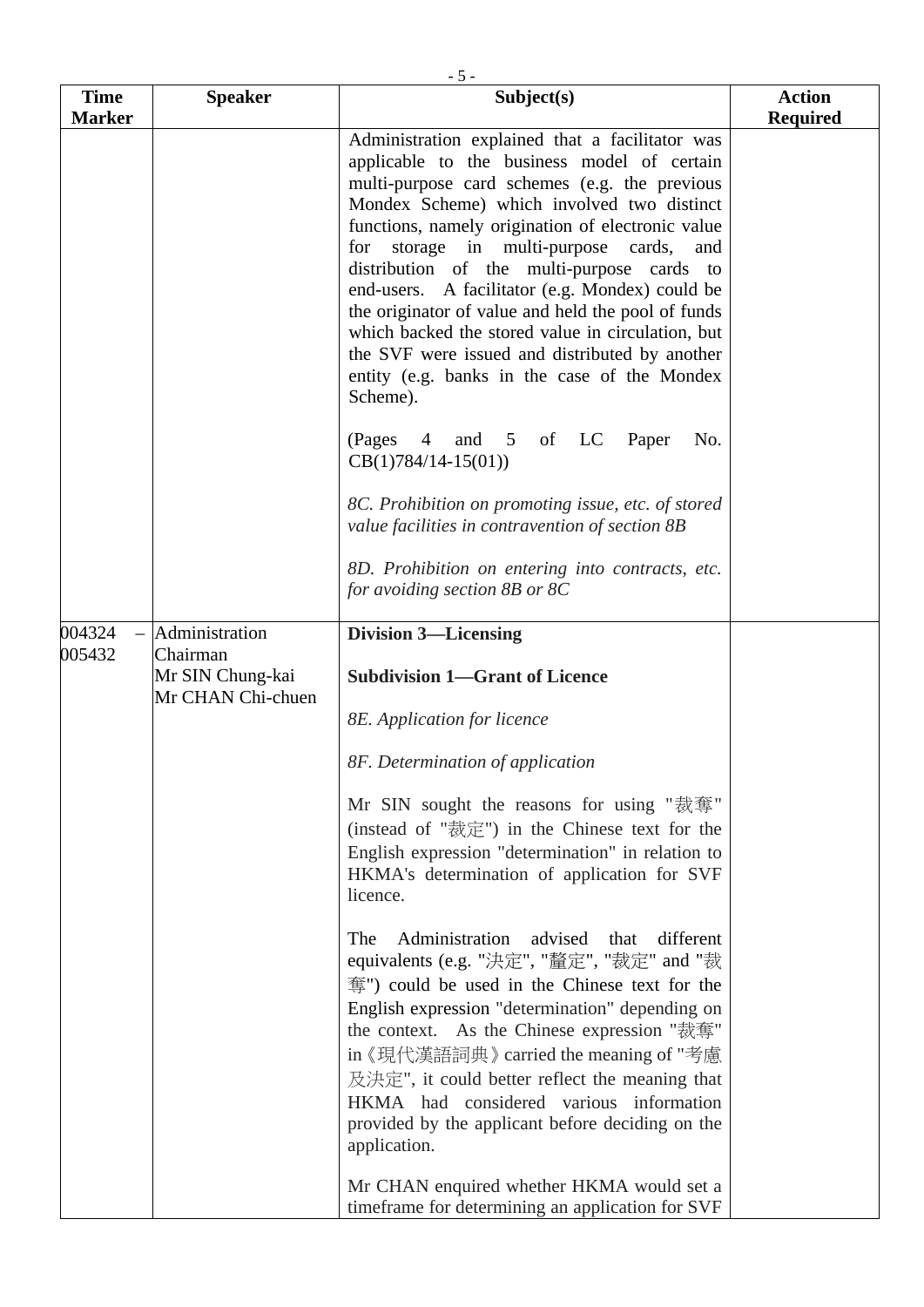|                              |                | $-6-$                                                                                                                                                                                                                                                                                                                                                                                                                                                                                                                                 |                                  |
|------------------------------|----------------|---------------------------------------------------------------------------------------------------------------------------------------------------------------------------------------------------------------------------------------------------------------------------------------------------------------------------------------------------------------------------------------------------------------------------------------------------------------------------------------------------------------------------------------|----------------------------------|
| <b>Time</b><br><b>Marker</b> | <b>Speaker</b> | Subject(s)                                                                                                                                                                                                                                                                                                                                                                                                                                                                                                                            | <b>Action</b><br><b>Required</b> |
|                              |                | licence.                                                                                                                                                                                                                                                                                                                                                                                                                                                                                                                              |                                  |
|                              |                |                                                                                                                                                                                                                                                                                                                                                                                                                                                                                                                                       |                                  |
|                              |                | The Administration advised that -                                                                                                                                                                                                                                                                                                                                                                                                                                                                                                     |                                  |
|                              |                | (a) the Bill did not specify a timeframe for<br>processing applications for SVF licence.<br>The time taken for vetting applications would<br>vary depending on the business model, and<br>the operation and scale of each SVF scheme.<br>Subject to sufficient information provided by<br>an applicant to satisfy HKMA that the<br>minimum applicable licensing criteria were<br>met, HKMA would make a decision on the<br>application as soon as practicable; and                                                                    |                                  |
|                              |                | (b) HKMA would issue guidelines on the<br>required information/documents for making<br>applications for a licence, as that would<br>facilitate the processing of applications.                                                                                                                                                                                                                                                                                                                                                        |                                  |
|                              |                | Mr SIN asked if HKMA would disclose to the<br>public the reasons for refusing an application for<br>SVF licence.                                                                                                                                                                                                                                                                                                                                                                                                                      |                                  |
|                              |                | The Administration advised that -                                                                                                                                                                                                                                                                                                                                                                                                                                                                                                     |                                  |
|                              |                | (a) section 50 of CSSO required HKMA to<br>preserve secrecy with regard to all matters<br>relating to the affairs of any person in the<br>performance of HKMA's functions under<br>CSSO. Hence, HKMA could not disclose<br>the grounds of refusing an application for<br>SVF licence.<br>The disclosure might also<br>adversely affect the operation of the company<br>concerned. This was in line with HKMA's<br>existing confidentiality obligation in respect<br>of determination of application for bank<br>licence under BO; and |                                  |
|                              |                | (b) the confidentiality provisions of CSSO would<br>not bind an SVF licence applicant.<br>The<br>applicant could disclose HKMA's reasons for<br>refusing the application to the public.<br>The<br>applicant could appeal to the Clearing and<br>Settlement Systems Appeals Tribunal against<br>HKMA's decision.                                                                                                                                                                                                                       |                                  |
|                              |                | 8G. Bank regarded as licensee<br>8H. Validity of licence                                                                                                                                                                                                                                                                                                                                                                                                                                                                              |                                  |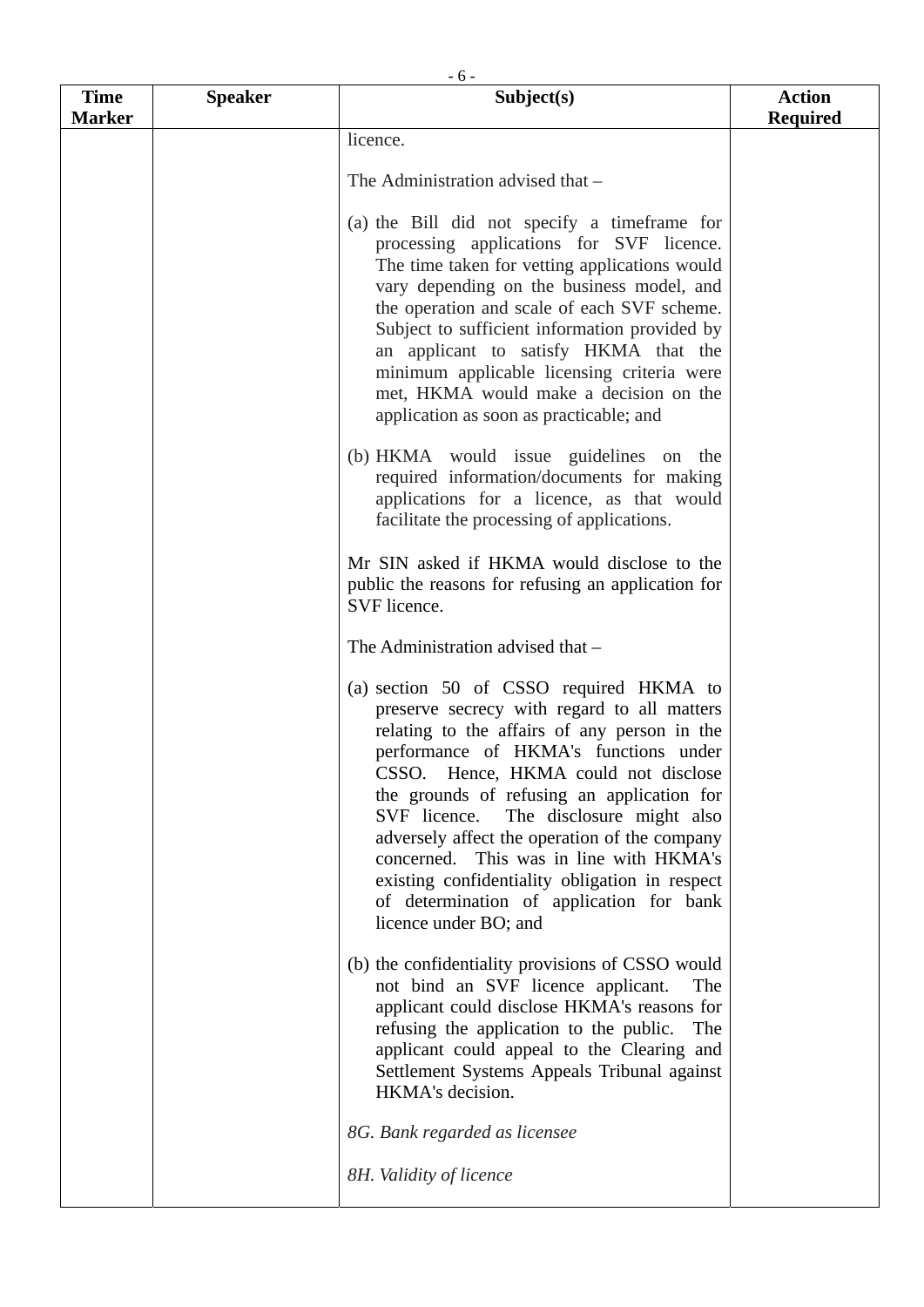| <b>Time</b>      | <b>Speaker</b>                                                                    | $-7-$<br>Subject(s)                                                                                                                                                                                                                                                                                                                                                                                                                                                                  | <b>Action</b>   |
|------------------|-----------------------------------------------------------------------------------|--------------------------------------------------------------------------------------------------------------------------------------------------------------------------------------------------------------------------------------------------------------------------------------------------------------------------------------------------------------------------------------------------------------------------------------------------------------------------------------|-----------------|
| <b>Marker</b>    |                                                                                   |                                                                                                                                                                                                                                                                                                                                                                                                                                                                                      | <b>Required</b> |
| 005433<br>012350 | Administration<br>Chairman<br>Mr SIN Chung-kai<br>Mr CHAN Chi-chuen<br><b>ALA</b> | The Administration suggested and members<br>agreed to scrutinize the proposed Schedule 3 to<br>CSSO (clause 53 of the Bill) before resuming<br>scrutiny of Clause 17.<br>Clause 53 - Schedules 3 to 9 added                                                                                                                                                                                                                                                                          |                 |
|                  |                                                                                   | <b>Schedule 3 - Minimum Criteria</b>                                                                                                                                                                                                                                                                                                                                                                                                                                                 |                 |
|                  |                                                                                   | $Part 1 - Preliminary$                                                                                                                                                                                                                                                                                                                                                                                                                                                               |                 |
|                  |                                                                                   | Part 2 – Criteria                                                                                                                                                                                                                                                                                                                                                                                                                                                                    |                 |
|                  |                                                                                   | In reply to Mr SIN, the Administration advised<br>that an SVF licensee was required to ensure, on<br>an ongoing basis, that all the minimum criteria<br>applicable to the licensee were fulfilled. HKMA<br>would conduct on-site and off-site examinations<br>to monitor compliance with the minimum criteria,<br>and take actions (e.g. revocation of licence)<br>against the licensee if it failed to meet any of the<br>criteria.                                                 |                 |
|                  |                                                                                   | Discussion on paragraph $8(b)$ in Part 2 of the<br>proposed Schedule 3 to CSSO, which required<br>that an applicable company (i.e. SVF licensee)<br>must state in the contract between the company<br>and the user conditions relating to redemption of<br>stored value that remained on the SVF, including<br>any <u>fee</u> to be charged and any <u>deadline</u> set for<br>using/redeeming the stored value.                                                                     |                 |
|                  |                                                                                   | Mr CHAN considered that SVF issuers should<br>not be allowed to set a fee/deadline on users for<br>using/redeeming the stored value unless under<br>special circumstances. He enquired whether<br>there were provisions in the Bill imposing a limit<br>or condition on the fee and deadline in question,<br>and relevant overseas practices.                                                                                                                                        |                 |
|                  |                                                                                   | ALA's views that allowing SVF licensee to set a<br>deadline for redeeming the stored value that<br>remained on an SVF would result in the users'<br>forfeiture of the stored value after the deadline.<br>This was not consistent with paragraph $8(a)$ in<br>Part 2 of the proposed Schedule 3 requiring an<br>SVF issuer to redeem in full the total of the stored<br>value that remained on the facility as soon as<br>practicable after being requested by the user to do<br>SO. |                 |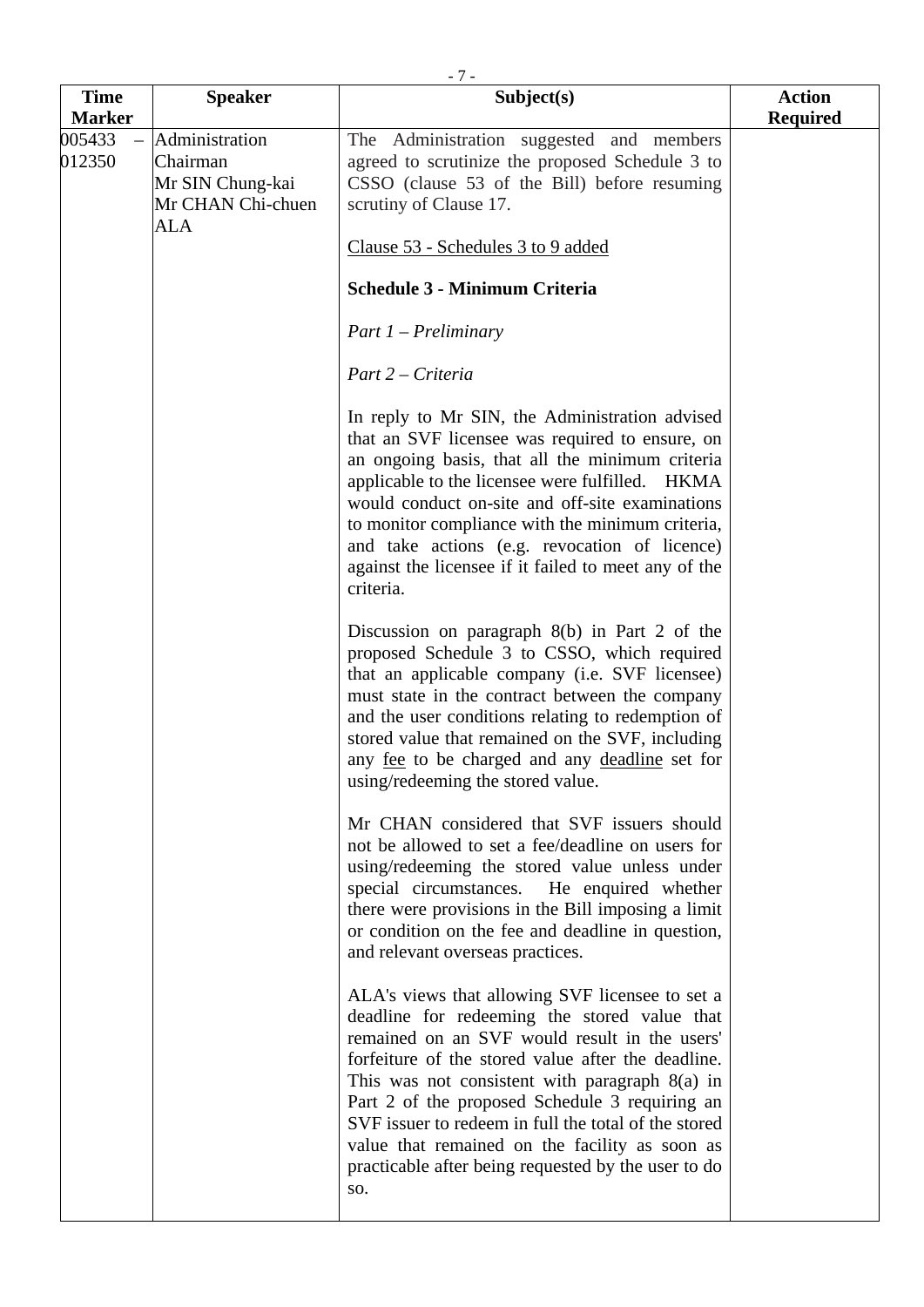| <b>Time</b>   | <b>Speaker</b> | $-8-$<br>Subject(s)                                                                                                                                                                                                                                                                                                                                                                                                                                               | <b>Action</b>   |
|---------------|----------------|-------------------------------------------------------------------------------------------------------------------------------------------------------------------------------------------------------------------------------------------------------------------------------------------------------------------------------------------------------------------------------------------------------------------------------------------------------------------|-----------------|
| <b>Marker</b> |                |                                                                                                                                                                                                                                                                                                                                                                                                                                                                   | <b>Required</b> |
|               |                | Mr SIN's views that -                                                                                                                                                                                                                                                                                                                                                                                                                                             |                 |
|               |                | (a) as the stored value on an SVF was essentially<br>the user's money in electronic form, it was<br>unreasonable to allow SVF issuers to charge<br>and set deadline for the user to use/redeem the<br>stored value; and                                                                                                                                                                                                                                           |                 |
|               |                | (b) the Administration should review the relevant<br>provisions with reference to existing measures<br>adopted by banks for handling clients'<br>deposits in frozen/dormant accounts (e.g. the<br>banks might charge administrative fees on<br>such accounts but could not set a deadline for<br>clients for withdrawing the deposits/closing<br>the accounts), with a view to ensuring<br>protection of consumers' interests.                                    |                 |
|               |                | The Administration advised that -                                                                                                                                                                                                                                                                                                                                                                                                                                 |                 |
|               |                | (a) paragraph $8(b)$ was meant to require that an<br>applicable company holding the float or<br>deposit of an SVF should state clearly and<br>prominently in the contract between the<br>applicable company and the user the fee and<br>deadline, if any, for using or redeeming the<br>stored value that remained on the facility.<br>It<br>was not the intention of the provision to<br><b>SVF</b><br>issuers<br>encourage<br>to<br>set<br>any<br>fee/deadline; |                 |
|               |                | (b) it would be a commercial decision for an SVF<br>issuer to charge a fee or set a deadline for<br>users to use/redeem the outstanding stored<br>value in an SVF, having regard to factors such<br>as the cost for administering the outstanding<br>stored value;                                                                                                                                                                                                |                 |
|               |                | (c) HKMA noted that some SVF issuers might<br>charge a fee or set a deadline for users to<br>redeem the outstanding stored value in the<br>SVF if it was left unused for a prolonged<br>period and the remaining stored value was<br>below a certain amount;                                                                                                                                                                                                      |                 |
|               |                | (d) paragraph $8(b)$ would apply only if a<br>fee/deadline was set and stated in the contract<br>for using/redeeming the remaining stored<br>value. If a deadline was not set, paragraph<br>8(a) would still apply;                                                                                                                                                                                                                                               |                 |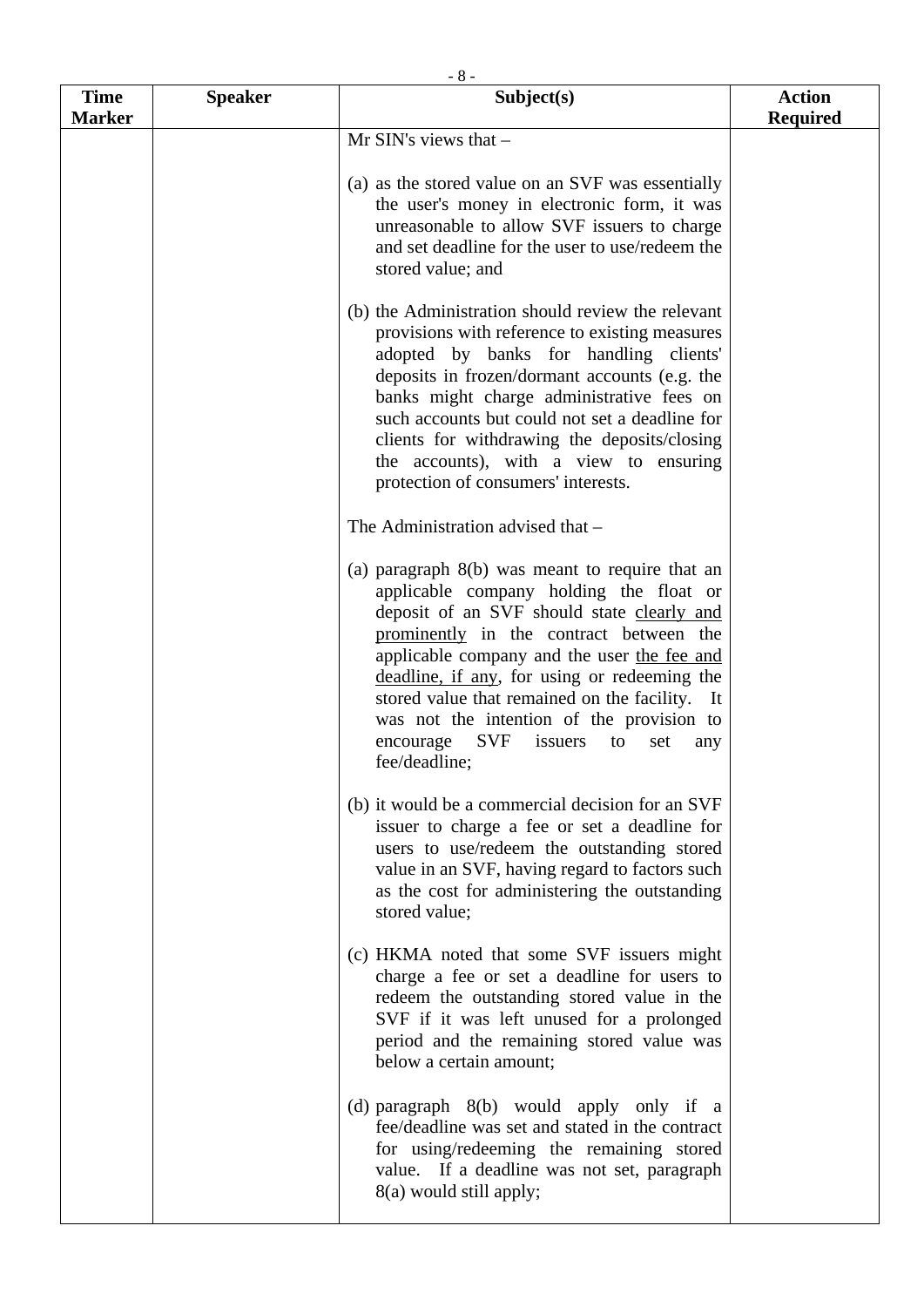| <b>Time</b>   |                | $-9-$<br>Subject(s)                                                                                                                                                                                                                                                                                                                                                                                                                                                         | <b>Action</b>                                                               |
|---------------|----------------|-----------------------------------------------------------------------------------------------------------------------------------------------------------------------------------------------------------------------------------------------------------------------------------------------------------------------------------------------------------------------------------------------------------------------------------------------------------------------------|-----------------------------------------------------------------------------|
| <b>Marker</b> | <b>Speaker</b> |                                                                                                                                                                                                                                                                                                                                                                                                                                                                             | <b>Required</b>                                                             |
|               |                | (e) when considering an application for SVF<br>licence, HKMA would duly consider, among<br>other things, whether the fee and deadline<br>imposed were reasonable.<br>If necessary,<br>HKMA would issue relevant guidelines to<br>facilitate compliance with the Ordinance; and                                                                                                                                                                                              |                                                                             |
|               |                | Administration<br>$(f)$ the<br>would<br>review<br>the<br>provisions in paragraphs $8(a)$ and $8(b)$ in the<br>light of members' suggestions and overseas<br>practices.                                                                                                                                                                                                                                                                                                      | The<br>Administration<br>to take action as<br>paragraph 5 of<br>the minutes |
|               |                | ALA sought clarification as to whether an SVF<br>licensee could engage in businesses that were<br>unrelated to and separate from the principal<br>business (i.e. the issue or facilitation of the issue<br>of SVF), and whether it would need to obtain<br>HKMA's consent for engaging in those other<br>businesses.                                                                                                                                                        |                                                                             |
|               |                | The Administration advised that -                                                                                                                                                                                                                                                                                                                                                                                                                                           |                                                                             |
|               |                | (a) paragraph $1(1)$ in Part 2 of the proposed<br>Schedule 3 to CSSO provided that an SVF<br>licensee should not carry out any business<br>that was unrelated to its principal business;<br>and                                                                                                                                                                                                                                                                             |                                                                             |
|               |                | (b) if the licensee intended to engage in a<br>business unrelated to its principal business, it<br>had to obtain HKMA's prior consent.                                                                                                                                                                                                                                                                                                                                      |                                                                             |
|               |                | Chairman<br>enquired<br>The<br>whether<br>the<br>Administration would consider specifying that the<br>issue or facilitation of issue of SVF was the only<br>business that an SVF licensee could undertake so<br>as to protect the users' float.                                                                                                                                                                                                                             |                                                                             |
|               |                | The Administration advised that the proposed<br>criteria on principal business (instead of the only<br>business) of SVF had taken into account the<br>possibility that an SVF licensee might engage in<br>business that was incidental or complementary to<br>the issue or facilitation of issue of SVF. HKMA<br>would monitor the business activities of an SVF<br>licensee on an ongoing basis to ensure its<br>compliance<br>with the criteria on principal<br>business. |                                                                             |
|               |                | In reply to ALA's enquiry, the Administration<br>advised that under the proposed section 8I of                                                                                                                                                                                                                                                                                                                                                                              |                                                                             |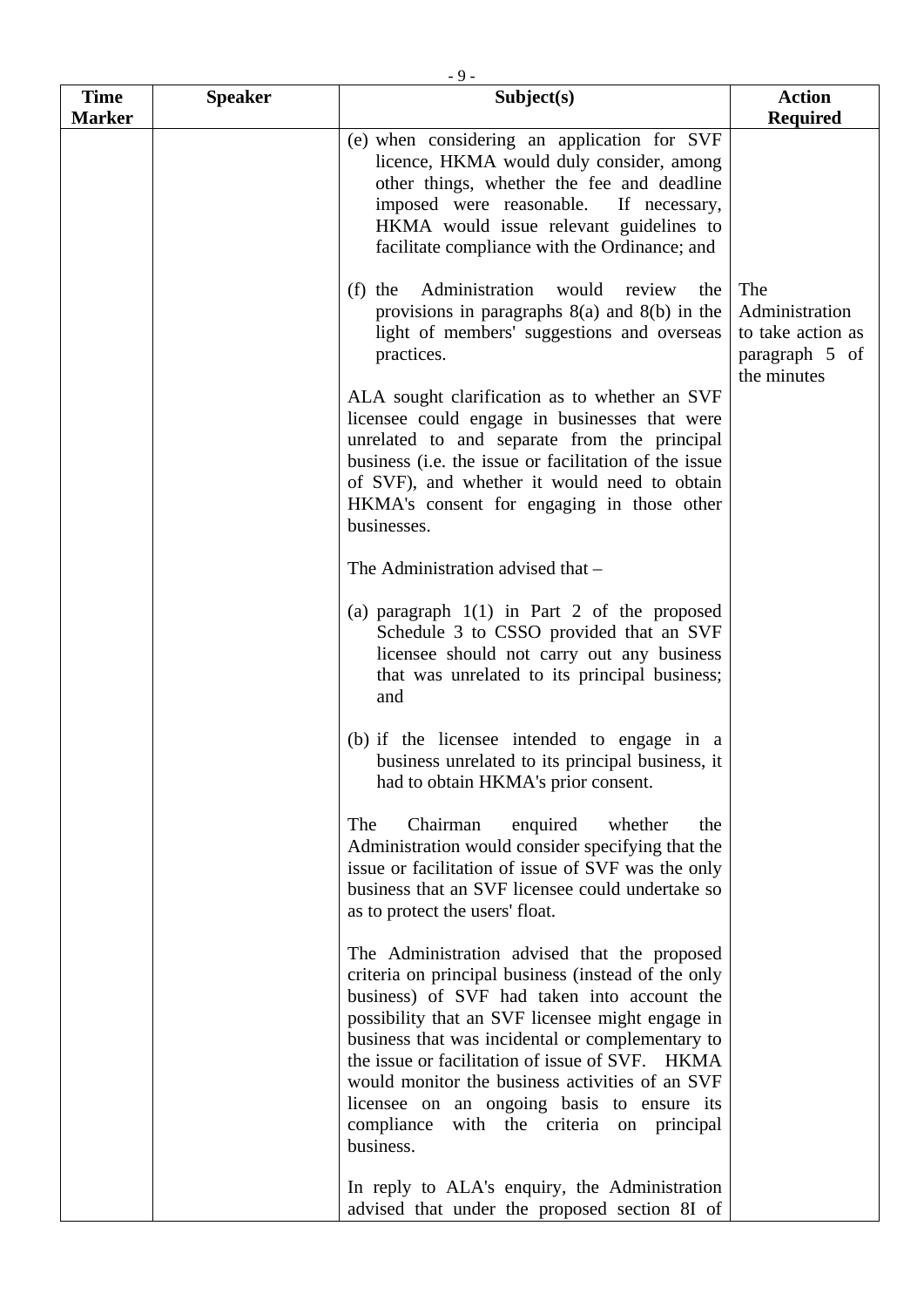| <b>Time</b><br><b>Marker</b> | <b>Speaker</b>                    | Subject(s)                                                                                                                                                                                                                                                                                                                                           | <b>Action</b><br><b>Required</b>                                            |
|------------------------------|-----------------------------------|------------------------------------------------------------------------------------------------------------------------------------------------------------------------------------------------------------------------------------------------------------------------------------------------------------------------------------------------------|-----------------------------------------------------------------------------|
|                              |                                   | CSSO, HKMA could attach conditions to an SVF<br>licence to restrict the licensee from engaging in<br>investment and lending activities.                                                                                                                                                                                                              |                                                                             |
| 012351<br>013217             | Administration<br>Chairman<br>ALA | The Bills Committee resumed scrutiny of Clause<br>17 of the Bill.                                                                                                                                                                                                                                                                                    |                                                                             |
|                              |                                   | <b>Subdivision 2-Conditions of Licence</b>                                                                                                                                                                                                                                                                                                           |                                                                             |
|                              |                                   | 8I. Monetary Authority may attach conditions to<br>licence                                                                                                                                                                                                                                                                                           |                                                                             |
|                              |                                   | ALA enquired about the reasons for using "掌管"<br>instead of "行政" in the Chinese text for the<br>English expression "administration" in the<br>proposed section $8I(2)(b)(i)$ and (ii).                                                                                                                                                               |                                                                             |
|                              |                                   | The Administration advised that the verb "掌管"<br>instead of the noun "行政" was used to align with<br>other verbs "管理", "使用及規管" used for the<br>English expressions of "management" and "use<br>and regulation" respectively. "掌管" was also a<br>better verb to match with the non-abstract nature<br>of the objects (i.e. the SVF float and deposit). |                                                                             |
|                              |                                   | Procedural requirement for<br>8J.<br>attaching<br>conditions to new licence                                                                                                                                                                                                                                                                          |                                                                             |
|                              |                                   | Procedural requirement for<br>8K.<br>attaching<br>conditions to existing licence                                                                                                                                                                                                                                                                     |                                                                             |
|                              |                                   | 8L. Cancellation of conditions attached to licence                                                                                                                                                                                                                                                                                                   |                                                                             |
| 013218                       | Administration                    | <b>Division 4-Obligation of Licensee</b>                                                                                                                                                                                                                                                                                                             |                                                                             |
| 014232<br>Chairman<br>ALA    | Mr WONG Ting-kwong                | 8M. Licence fee payable by licensee that is not<br>bank                                                                                                                                                                                                                                                                                              |                                                                             |
|                              |                                   | 8N. Licence fee payable by licensee that is bank                                                                                                                                                                                                                                                                                                     |                                                                             |
|                              |                                   | ALA enquired about the possible implications for<br>an SVF licence if the licensee did not pay licence<br>fees.                                                                                                                                                                                                                                      |                                                                             |
|                              |                                   | Mr WONG enquired about the actions HKMA<br>would consider taking when SVF licensee had<br>failed to pay licence fees, including how HKMA<br>would protect the interest of the retail public by<br>taking action to stop the operation of the SVF<br>licensee in question so that it could not continue                                               | The<br>Administration<br>to take action as<br>paragraph 6 of<br>the minutes |

to collect payments from users.